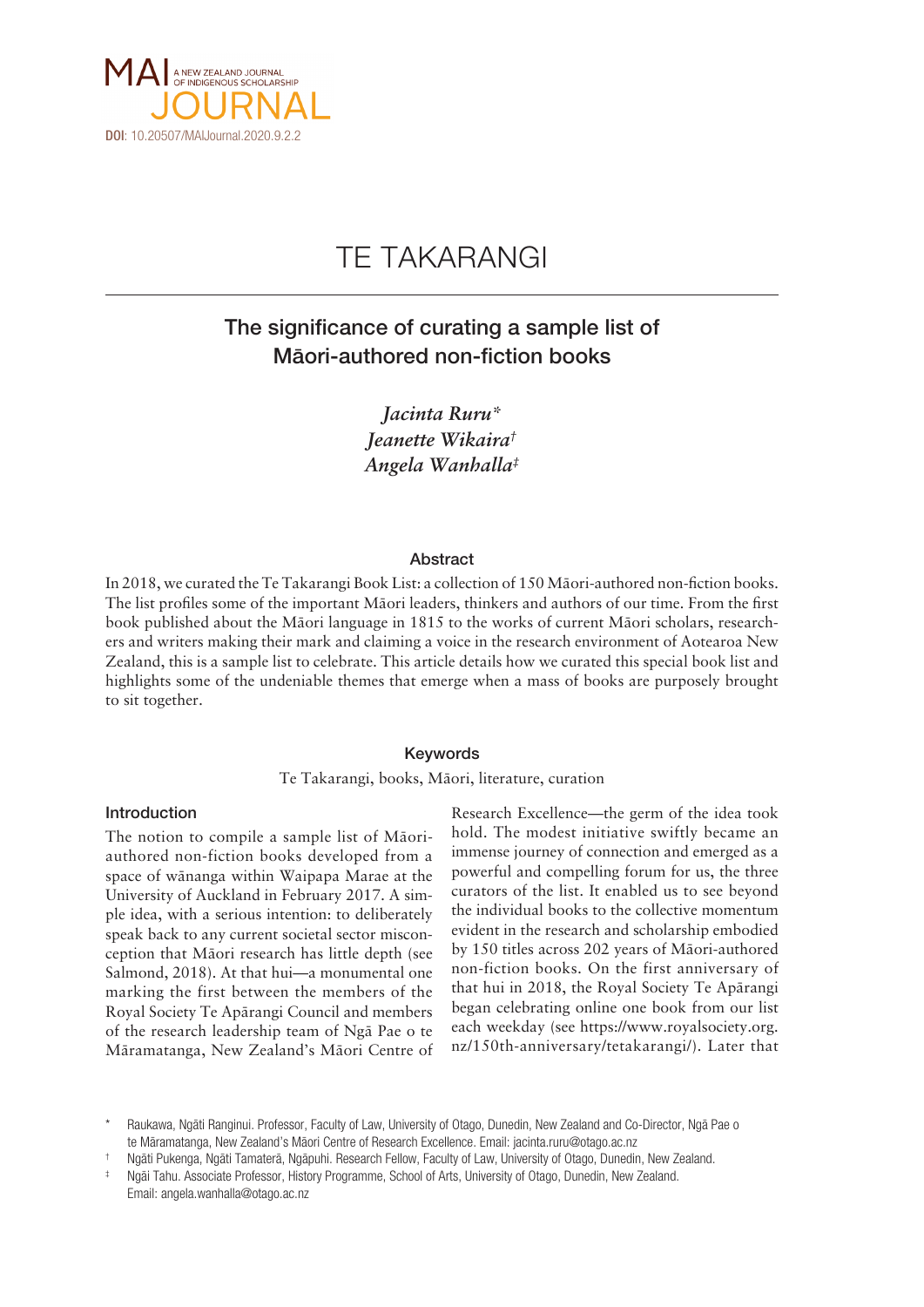year the books formed a substantial exhibition in Parliament, and they have continued to be a source of public attention and discussion.

The book list appended to this article commenced as a way to acknowledge an example of the indisputable corpus of Mäori scholarship that reaches back to the early 19th century (see Appendix). Te Takarangi (the name bestowed on the project) is a curated sample record that compellingly represents how each book responded to the needs of Mäori communities, often finding perfect timing nationally, while strengthening whänau eager for knowledge. These books have made our lives richer, helped us to understand our experiences as Mäori, and helped foster our connections globally with Indigenous communities from afar. They are books that have signalled change, initiated change and, at times, redefined fields of research. They have consciously pushed for social and political change and brought about a revolution in how we as Mäori understand ourselves. They are visionary and capture the aspirations about what was, and is, possible for Mäori and for the future of Mäori and Päkehä in Aotearoa New Zealand. This article provides an overview of how we curated this list and some of the themes that emerge when 150 books are purposely brought to sit together as a collection.

## Naming and curating the project: Our methodology

The daunting task of selecting just 150 Mäoriauthored non-fiction books required curation parameters. The project name we selected—Te Takarangi—proved an eloquent metaphor for us to create our methodology. Takarangi means an intersecting spiral pattern used in carving (Buck, 1949). Spaces are used to separate solid spirals; it is the space that allows the viewer to see the spirals. For some, the open spiral represents the entry of light and knowledge into the world and depicts the linkage of person with wairua. For others, the spirals represent past knowledge, enabling an experience of linkage through time and space. On the prow of waka, the spirals provide added stability and balance, allowing winds and waves to pass through (Phillipps, 1948). The takarangi spirals adorn many carved wharenui, including the entrance to Tänenuiarangi: the meeting house on Waipapa Marae, the University of Auckland, where this project was first discussed. We perceive our project's name, Te Takarangi, as enabling a curated collection of knowledge that visibly links us through time and space, and as a body of work that provides

stability and balance to steer our past, present and future.

Our list prioritises non-fiction publications, mainly monographs (sole-authored books), although some periodicals, language textbooks, dictionaries and edited collections are included so that our desire to build a diverse sample list stretching across time and genres could be realised. The list deliberately reads as a curtailed timeline of Mäori history in the world of print and as a history of Mäori in academia, especially in the humanities and the social sciences. The list profiles some of the earliest interactions between Mäori and early Europeans and the first te reo Mäori publications in the early 1800s, through to the first Mäori tertiary scholars, university graduates and political and cultural leaders, who paved the way for a new generation of Mäori researchers and writers. But the list is not designed to be a comprehensive inventory of all Mäori-led non-fiction publications, or as a catalogue of "pioneers" or "key" texts, and nor should it be seen in those ways. It is a selective sample that can be used as a guide to developments in Mäori scholarship, an entry point into particular topics and themes, and a signal to new areas of research.

Focusing mainly on monographs, the list omits Mäori leadership in non-fiction writing in newspapers, magazines, disciplinary journals and research reports, and does not capture the extensive Mäori writing in disciplines that do not typically publish books, such as the sciences and medicine. Not in scope was the *Journal of the Polynesian Society* monograph series, thus eliminating, for example, Bruce Biggs's (1960) work *Mäori Marriage: An Essay in Reconstruction*. No books that are non-Mäori-led edited collections in which Mäori have contributed just a single chapter appear on the list, even though such books have often been important in shaping and informing scholarly debate here and overseas. The list is mostly limited to books published by independent publishing presses. This means it excludes the richly valuable in-house published books such as Jessica Hutchings's (2015) award-winning *Te Mahi Mära Hua Parakore* (which won the 2016 Ngä Kupu Ora Mäori Book Awards for Te Körero Pono—Non-Fiction) and the judicially cited book *"In Good Faith"* edited by Jacinta Ruru (2008).

Our focus on Mäori-led non-fiction publications mostly silences the enormous contribution that many allied Päkehä researchers have made to the broader field of Mäori research. Yet, the first three books on our list are "authored" by Päkehä; *A Korao* by Thomas Kendall (1815), *A Grammar*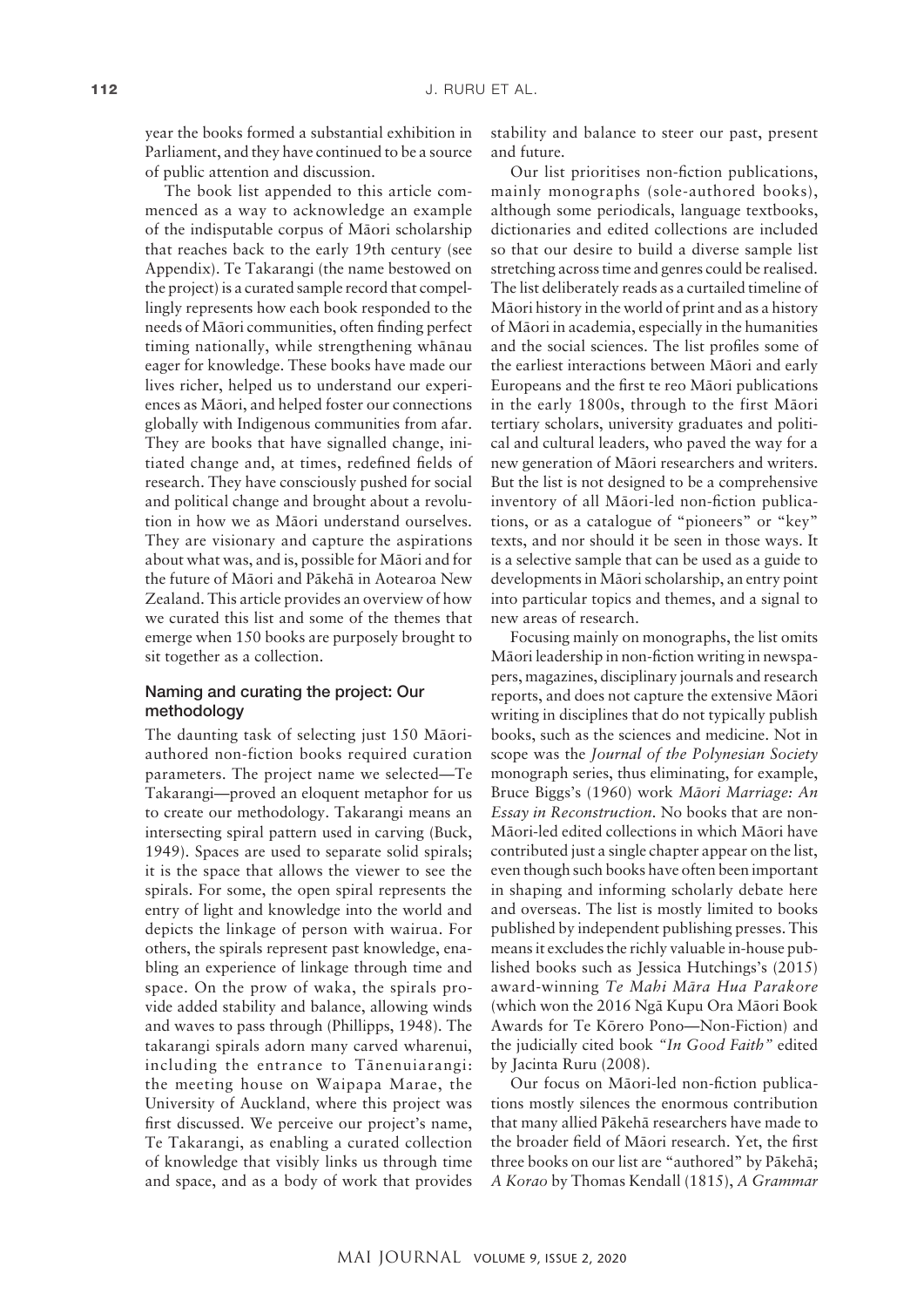*and Vocabulary of the Language of New Zealand* by Thomas Kendall and Samuel Lee (1820) and the Mäori translation of *The New Testament* by William Colenso (1837). We felt strongly that these first three books published in te reo, which are highly significant in Mäori history, should have a place on the list given they could not have been written without significant Mäori input, knowledge and leadership. Subsequent books sole authored by Päkehä are not included. For example, in the fields of history and anthropology, important early tribal histories that are held as taonga by iwi, such as *Tuhoe: The Children of the Mist* by Elsdon Best (1925), are not included. Likewise, the esteemed works of Judith Binney, Michael King, John Moorfield and Anne Salmond, to name a few, are not included (for example, see Binney, 1995; King, 1972; Moorfield, 1987; Salmond, 1975). Mäori research would not be as abundant today without the commitment and courage of many Päkehä researchers who have forged strong and enduring relationships with Mäori communities throughout the country.

#### Discussion: Te Takarangi themes

Despite being a sample list, the Te Takarangi collection conveys extensive knowledge and many prevailing themes. We briefly introduce six themes as examples for highlighting the usefulness of this curated list.

# *Theme 1: Te reo rangatira (M– aori language)*

Te Takarangi is organised in order of publication date, from the oldest to the most recent. As the list unfolds it opens out to reveal the development of Mäori engagement with the written word. Our list begins with the first book published in the Mäori language, *A Korao no New Zealand* (1815). Printed in Sydney, only one copy of the original print run of 200 is known to have survived, and it is held at the Auckland War Memorial Museum. Although the Anglican missionary Thomas Kendall is listed as the author, it is accepted that he could not have undertaken this work without the collaboration of local Mäori. It should therefore be regarded as a co-production, and it shares that status with the second book on our list, *A Grammar and Vocabulary of the Language of New Zealand* (1820). Although "written" by Kendall and University of Cambridge professor Samuel Lee, information for this significant publication on the Mäori language came in large part from Ngäpuhi rangatira Hongi Hika and his companion Waikato, and his nephews Tuai and Tetere, while they were visiting England.

Mäori uptake of literacy in te reo was fostered by the engagement in Christianity, particularly from the 1830s as conversions began to take place in great numbers. Of particular significance in the history of Mäori engagement with the written word are *Te Rawiri: The Book of Common Prayer*  (1830), first translated into Mäori in 1830, and *Te Kawenata Hou: The New Testament* (1837), prepared and issued by the Paihia Press in 1837, the latter of which features on our list because of its widespread uptake by Mäori no matter what their denomination.

Writing in te reo Mäori certainly began to flourish from the 1840s, and Mäori wrote for a range of reasons, from the personal to the political (see Griffith et al., 1997; Parkinson & Griffith, 2004). Genres encompassed letters, whakapapa books and tribal manuscripts. Travel writing also featured. For example, Renata Kawepo Tama-Ki-Hikurangi wrote an account of a journey in 1843–1844 that Helen Hogan later reproduced in book form in 1994, which appears on our list. Other forms of personal writing, such as memoir and autobiography, followed. Tamihana Te Rauparaha's manuscript (undated but it is believed to have been written soon after his father's death in 1848), which focuses on the life of his father, the Ngäti Toa Rangatira leader, Te Rauparaha, is an early example of biographical writing (Loader, 2016). Later, an autobiography by a Mäori writer featured in the October 1887 edition of the Salvation Army's periodical *War Cry*. Written in the first person, this article gives an account of Te Aitangaa-Mahaki woman Maraea Morete's (1844–1907) encounter with the Salvation Army in Gisborne and her eventual conversion. It draws upon her reminiscences, now housed in the manuscript collections of the Alexander Turnbull Library. Historian Judith Binney (2010) has claimed this memoir as one of the earliest autobiographies written by a Mäori woman (p. 315) and for these reasons Maraea Morete appears on our list.

As the Te Takarangi list shows, te reo Mäori has claimed a significant voice in the research environment of Aotearoa since the early 19th century. The survival and revitalisation of te reo Mäori becomes obvious as the list reveals notable dictionaries and language resources as well as works that explore the critical discourse of the language revitalisation movement. Books include Hori Ngata's *English–Maori Dictionary* (1993); the Mäori Language Commission's *He Pätaka Kupu* (2008); Mamari Stephens and Mary Boyce's *He Papakupu Reo Ture: A Dictionary of Mäori Legal Terms* (2013); Rawinia Higgins, Poia Rewi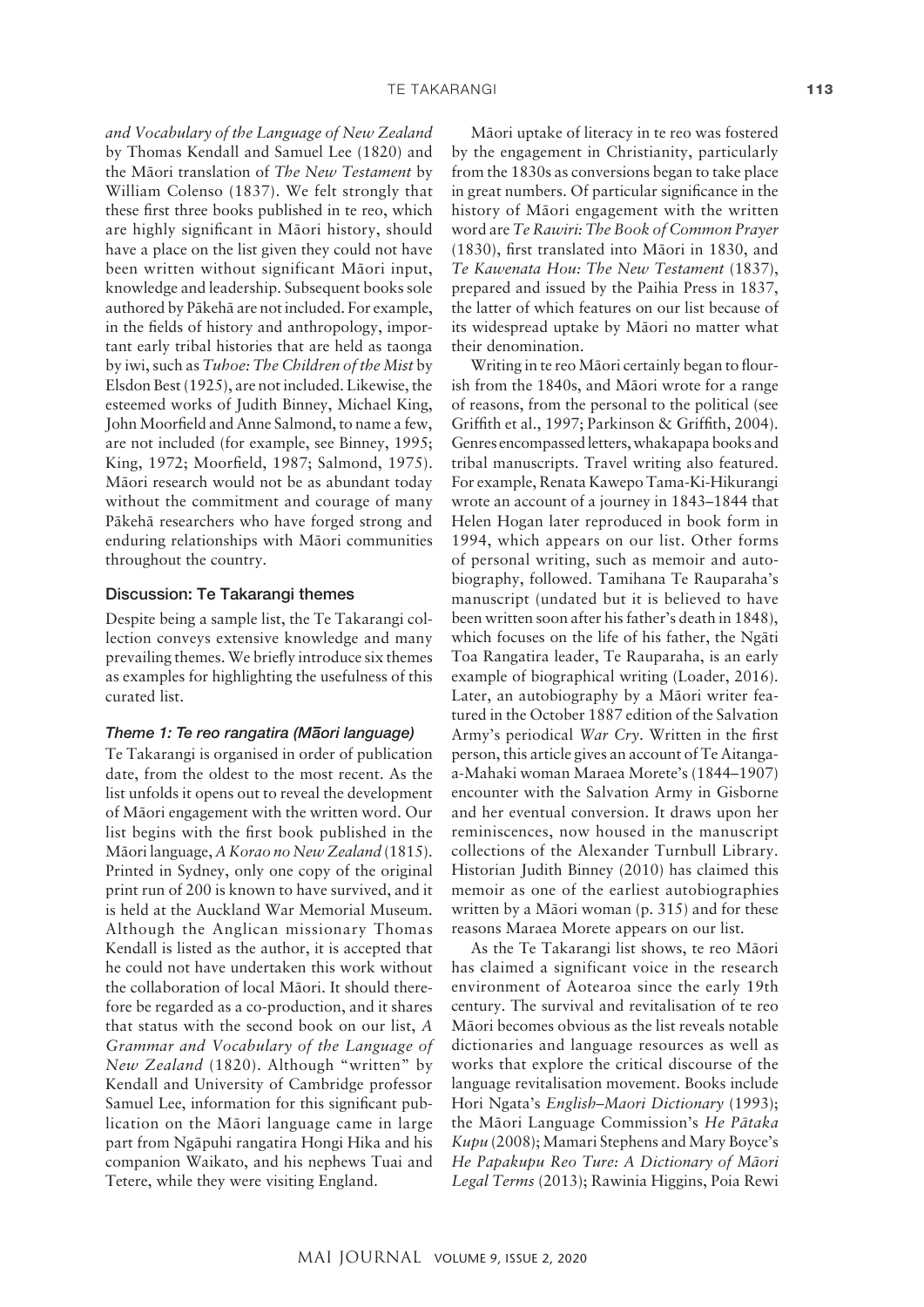and Vincent Olsen-Reeder's *The Value of the Mäori Language* (2015); and old and new books written entirely in te reo Mäori, including Rangi Matamua's *Matariki: Te Whetü Tapu o te Tau* (2017).

### *Theme 2: Kia maumahara (Remembering)*

The act of remembering ancestors—our iwi, hapü, whänau—is a prominent trajectory that can be traced through the life work of Mäori scholars and is deeply woven into the research environment in Aotearoa. These publications have taken the form of tribal histories, whänau manuscript collections and memoirs. While there have been, until recently, "relatively few Mäori writers of biography" (Loader, 2016, p. 341), the genre has become increasingly attractive, as shown by the scholarly biographical accounts of Mäori persons produced by Buddy Mikaere, Ruka Broughton, Danny Keenan, Dorothy Urlich Cloher and Ranginui Walker. The list thus illustrates the significance of the earlier unique work of the prolific biographical writer Pei Te Hurinui Jones (as one example, see *King Potatau*, 1959). Modern collective biography is now popular, often drawing on Mäori entries from the *Dictionary of New Zealand Biography* to create standalone books (see Department of Internal Affairs, 1990, 1996; Brown and Norton's *Tängata Ngäi Tahu*, 2017).

# *Theme 3: Mana w– ahine (Powerful women)*

The history of Aotearoa has largely been written without reference to Mäori women, under the claim that their experiences are hard to recover because they left behind few records (see Paterson and Wanhalla's *He Reo Wähine*, 2017). But Te Takarangi demonstrates that Mäori women have been at the forefront of expanding and interpreting mätauranga Mäori scholarship since the 19th century, from the first memoir written by a Mäori woman, Maraea Morete, in 1887, to a flourishing of work across diverse disciplines and subjects today, including Hana O'Regan's *Ko Tahu, Ko Au: Käi Tahu Tribal Identity* (2001); Merata Kawharu's edited book *Whenua: Managing Our Resources* (2002); Aroha Harris's *Hïkoi: Forty Years of Protest* (2004); Ani Mikaere's *Colonising Myths—Mäori Realities* (2011); and Alice Te Punga Somerville's award-winning *Once Were Pacific: Mäori Connections with Oceania* (2012). Of the 150 books on the Takarangi list, 64 are by Mäori women, as sole authors, co-authors or editors of collections.

The Te Takarangi list encourages the nation to know more about how Mäori women have

shaped the development of disciplinary fields on the global stage. For example, Margaret Pattison Thom (Ngäti Whakaue, Ngai Tuhourangi), who was later widely known as Makereti (or Maggie) Papakura, was one of the first Mäori women to embark on postgraduate research overseas, at Oxford University, but died suddenly just weeks before her thesis was due for examination (Northcroft-Grant, 1996/n.d.). Her thesis was posthumously published as *The Old-Time Maori*  (1938) and is the first extensive published ethnographic work by a Mäori woman.

### *Theme 4: Kia tu pakiri, kia whakaora (Resistance and revitalisation)*

Acts of resistance and revitalisation are prominent trajectories that can be traced through the life work of many Mäori scholars, writers and activists, who are often all three at once. Ideas of resistance and revitalisation speak to the notion of "ka whawhai tonu mätou" and is deeply woven into the Mäori research environment. Our Te Takarangi list features numerous books that confront and respond to the colonial experience in Aotearoa.

Donna Awatere's *Maori Sovereignty* (1984) and Ranginui Walker's *Ngä Pepa a Ranginui* (1996) are two examples of published work by authors who were outspoken leaders, activists and urban intellectuals who used their positions of power in academia and in the media to unrelentingly condemn colonialism. Over the period in which these two books were published, Awatere and Walker were very much a new voice in the otherwise Päkehä-dominated coverage of Mäori issues. Purposeful critical works continue to be authored, often challenging historical and current government policy, such as Andrew Erueti's edited *International Indigenous Rights in Aotearoa New Zealand* (2017) and Sir Tïpene O'Regan's *New Myths and Old Politics: The Waitangi Tribunal and the Challenge of Tradition* (2014).

### *Theme 5: Te ao hurihuri (The changing world)*

Mäori writers are pushing the boundaries of disciplinary knowledge, proposing new insights within and between research subjects. Te Takarangi impressively illustrates the new frontiers. Over the period 2007–2017, Mäori scholars examined a diverse range of subjects, such as neoliberalism (Maria Bargh), Mäori architecture (Deirdre Brown), sustainable urban design (Keriata Stuart and Michelle Thompson-Fawcett) and Mäori legal traditions (Carwyn Jones). These scholars are forging new research fields, cutting across disciplinary boundaries, and breaking down the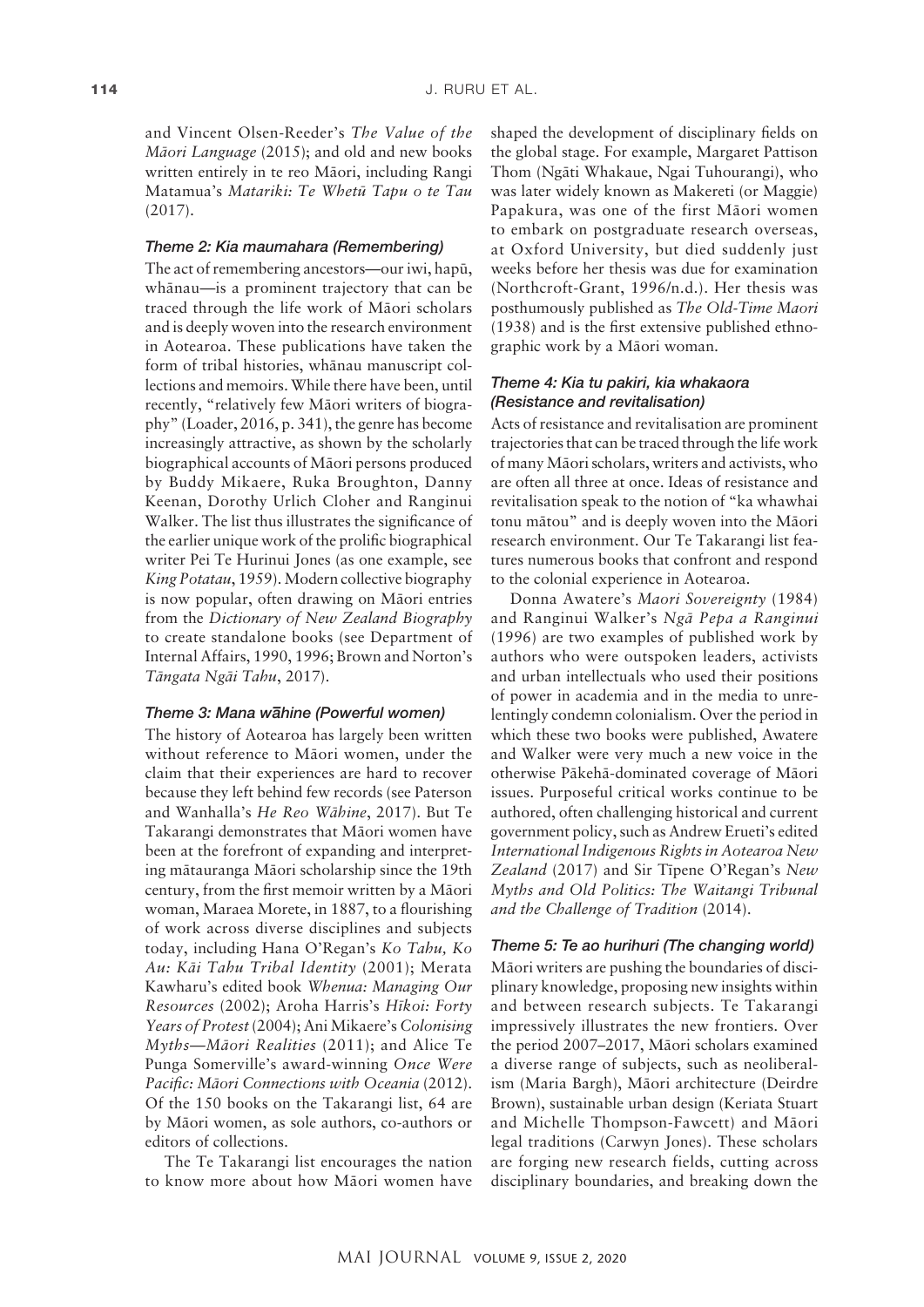division between mätauranga Mäori and Western knowledge in the research sector.

# *Theme 6: Ng– a toka t– umoana (Anchors)*

In making sense of the Te Takarangi curated list, it became apparent that it might be useful to recognise the books that over time have significantly anchored Mäori scholarship. Thus, we highlight 12 books by celebrated Mäori scholars who we believe have provided generations of researchers with inspiration, determination and vision to further the national understanding of Mäori experiences in the world.

*The Lore of the Whare-Wananga* is our first anchor book. This book contains the teachings of Ngäti Kahungungu tohunga Moihi Te Matorohanga and Nepia Pohuhu, transcribed by H. Te Whatahoro and translated and published by Percy Smith in 1913. *Ngä Möteatea* (1928), authored by the first Mäori graduate from a New Zealand university, Sir Apirana Ngata (Ngäti Porou) (Sorrenson, 1996/n.d.-b), is our second anchor book, representing the largest and most comprehensive collection of Mäori waiata and möteatea and an important and abundant source of knowledge about tribal history and culture. *Vikings of the Sunrise* (1938) by Te Rangi Hiroa (Sir Peter Buck) (Ngäti Mutunga) is certainly an anchor book, significant for its scientific rigour and ethnographic analysis that extended Mäori and Pacific knowledges. Hiroa utilised an approach that was practical, empirical and pragmatic, rather than abstract and theoretical, as was more the norm for anthropological studies (Bennett, 1955). Pei Te Hurinui Jones's *King Potatau* (1959) is one of the earliest Mäori biographies and sits as an anchor because of the weight of knowledge and scholarship it contains. Jones was granted access to Kingitanga records by Te Puea Herangi and many Tainui elders that contributed to this unique publication (Curnow, 2010).

A further and sustained wave of Mäori began graduating with postgraduate degrees from tertiary institutions in the 1960s onwards and to be employed by these institutions to teach and research in the developing field of Mäori studies. Sir Hugh Kawharu was one of these graduates, and he contributed significantly to a complex field of study with the publication of *Maori Land Tenure* (1977) following postgraduate study at the Universities of Cambridge and Oxford. Ranginui Walker's *Ka Whawhai Tonu Matou* (1990) is our sixth anchor book because it was one of the first monographs on Aotearoa's history written by a Mäori author and remains a classic book

that has yet to be surpassed and continues to be required reading for many tertiary studies students. Emeritus Professor Ngahuia Te Awekotuku contributed importantly to scholarship following graduation with her PhD in 1981, including with the publication of *Mana Wahine Maori* (1991), our seventh must-read anchor book. Sir Mason Durie's *Whaiora* (1994) was the first text of a series of scholarly publications on Mäori health and contained the influential Whare Tapa Whä Mäori health framework that would go on to have a major impact on the health sector. Atholl Anderson's *The Welcome of Strangers* (1998) draws on tribal knowledge and early written accounts to survey the origins and migrations of Waitaha and Käti Mamoe and the arrival and establishment of Ngäi Tahu in the South Island. As a tribal historical work it is a significant Ngäi Tahu publication, produced largely through Anderson's involvement in the Ngäi Tahu Waitangi Tribunal claims process. Linda Smith's *Decolonizing Methodologies*  (1999) is a definite anchor, renowned as a globally significant revolutionary book that offered for the first time an Indigenous critique of Western paradigms of research and knowledge. Sir Hirini (Sydney) Moko Mead completed his PhD in 1968 and went on to publish many substantial monographs, commencing with *Te Toi Whakairo: The Art of Mäori Carving* (1986). It is his later book *Tikanga Mäori* (2003) that we profile as an anchor for its authoritative and accessible introduction to tikanga Mäori past and present. Our 12th anchor is Professor Margaret Mutu's *The State of Mäori Rights* (2011), which articulates a Mäori modern political consciousness with assured depth. These 12 books are must-reads for anyone serious about understanding the past, present and future of Aotearoa from a Mäori perspective.

### Conclusion

Nineteenth-century Mäori had high rates of literacy in their own language and took up writing with alacrity, producing whakapapa books, unpublished manuscripts relating to tribal histories, articles and political writing in Mäori-language newspapers, as well as a large volume of epistolary correspondence. With more than 200 years of Mäori writing now in print, the work is extensive. The Te Takarangi project is our way of honouring a small selection of this work. These 150 books have made our lives richer, helped us to understand our experiences as Mäori, and helped foster our connections globally. Through working within and between the spaces of knowledges, Te Takarangi exists as a collation to inspire us all, and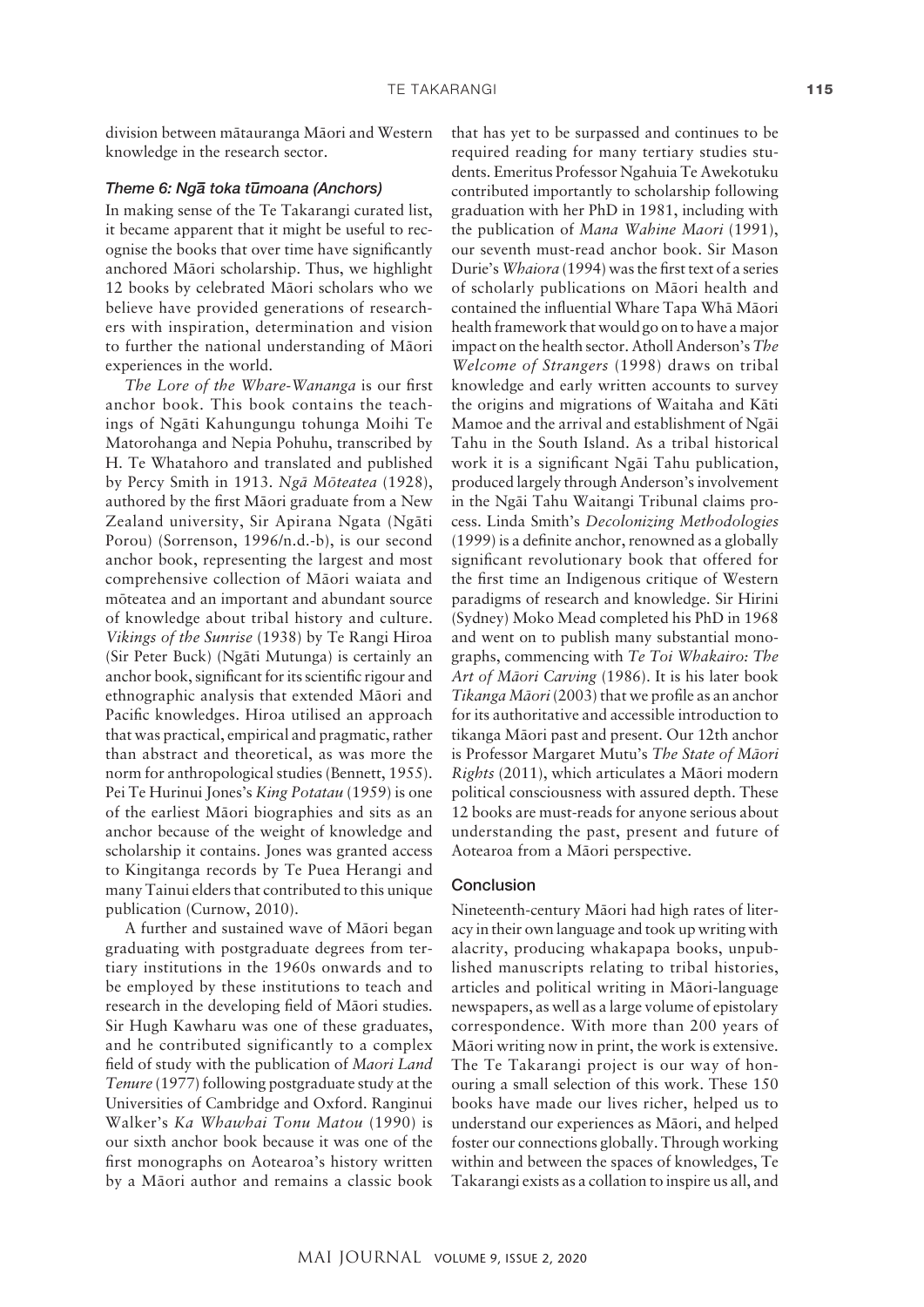more importantly the next generation, to encourage them to continue these traditions of knowing and writing books of mana.

### Acknowledgements

We thank the past and present Presidents of the Royal Society Te Apärangi Professor Richard Bedford and Professor Wendy Larner, along with their superb team, especially Tarah Nikora, Kahu Hotere, Andrew Cleland, Debbie Woodhall, Holly Young and Nancy de Bueger for their expertise and creative know-how. We thank our peer reviewers, the book publishers and the libraries who have enthusiastically supported this project. We thank those who officially launched the exhibition in Parliament in 2018: Hon Willie Jackson (Associate Minister for Mäori Development who stepped in for Hon Nanaia Mahuta), Sir Tïpene O'Regan and Professor Linda Tuhiwai Smith. We thank the powerful collective of Mäori researchers who embody Ngä Pae o te Märamatanga and all of the past and present authors and readers of Mäori scholarship. Ngä mihi nunui ki a koutou.

#### **Glossary**

| Aotearoa     | Māori name for New Zealand                                                                                                    |
|--------------|-------------------------------------------------------------------------------------------------------------------------------|
| hapū         | sub-tribe                                                                                                                     |
| hui          | meeting                                                                                                                       |
| iwi          | tribal nation                                                                                                                 |
| mātou        | ka whawhai tonu we will fight on forever                                                                                      |
| mana         | authority, prestige                                                                                                           |
| marae        | Māori meeting house                                                                                                           |
| mātauranga   | knowledge, tradition,<br>epistomology                                                                                         |
| maumahara    | to remember, recall, recollect,<br>reminisce                                                                                  |
| mõteatea     | laments, traditional chants, sung<br>poetry                                                                                   |
| Pākehā       | a New Zealander of<br>predominantly European<br>descent                                                                       |
| rangatira    | high ranking, chiefly, noble,<br>esteemed; chief                                                                              |
| takarangi    | intersecting double spiral pattern                                                                                            |
| taonga       | precious; an heirloom to be<br>passed down through the<br>different generations of a<br>family; protected natural<br>resource |
| te reo Māori | the Māori language                                                                                                            |
| tikanga      | customs and practices                                                                                                         |
| wāhine       | women                                                                                                                         |

| waiata    | songs                  |
|-----------|------------------------|
| wairua    | spirit, soul; attitude |
| waka      | canoe                  |
| wānanga   | extended meeting       |
| whakapapa | genealogy              |
| whānau    | extended family        |
| wharenui  | meeting house          |

#### **References**

(for sources not in Appendix)

- Bennett, C. M. (1955). Vikings of the Sunrise [Review of the book *Vikings of the Sunrise*, by P. Buck]. *Te Ao Hou*, (10), 48.
- Best, E. (1925). *Tuhoe: The children of the mist: A sketch of the origin, history, myths and beliefs of the Tuhoe tribe of the Maori of New Zealand with some account of other early tribes of the Bay of Plenty district.* Board of Maori Ethnological Research.
- Biggs, B. (1960). *Mäori marriage: An essay in reconstruction*. A.H. & A.W. Reed.
- Binney, J. (1995). *Redemption songs: A life of Te Kooti Arikirangi Te Turuku*. Bridget Williams Books.
- Binney, J. (2010). *Stories without end: Essays, 1975– 2010*. Bridget Williams Books. <http://doi.org/dtjk>
- Curnow, J. (2010). Editors' note. In P. Te Hurunui Jones, *King Pötatau: An account of the life of Pötatau Te Wherowhero, the first Mäori king* (p. xi)*.* Polynesian Society; Huia.
- Department of Internal Affairs. (1990). *The people of many peaks: The Mäori biographies from The Dictionary of New Zealand Biography, Volume 1, 1769–1869*. Bridget Williams Books; Department of Internal Affairs.
- Department of Internal Affairs. (1996). *Te Kïngitanga: The people of the Mäori King movement: Essays from The Dictionary of New Zealand Biography*. Auckland University Press; Department of Internal Affairs.
- Griffith, P., Harvey, R., & Maslen, K. (1997). *Book and print in New Zealand: A guide to print culture in Aotearoa*. Victoria University Press.
- Hutchings, J. (2015). *Te mahi mära hua parakore: A Mäori food sovereignty handbook*. Te Täkupu, Te Wänanga o Raukawa.

- Loader, A. (2016). "Kei Wareware": Remembering Te Rauparaha. *Biography*, *39*(3), 339–367. [http://](http://doi.org/dtjm) [doi.org/dtjm](http://doi.org/dtjm)
- Makereti. (1986). *Makereti: The old-time Maori.* New Women's Press.
- Moorfield, J. C. (1987). *Te Whanake 1: Te Käkano.* Longman Paul.
- Northcroft-Grant, J. (n.d.). Papakura, Mäkereti. In *Te Ara—The encyclopaedia of New Zealand*. [https://teara.govt.nz/en/biographies/3p5/papakura](https://teara.govt.nz/en/biographies/3p5/papakura-makereti)[makereti](https://teara.govt.nz/en/biographies/3p5/papakura-makereti) (Original work published 1996)
- Parkinson, P. G., & Griffith, P. (2004). *Books in Mäori, 1815–1900: An annotated bibliography*. Reed.

King, M. (1972). *Moko: Maori tattooing in the 20th century.* Alister Taylor.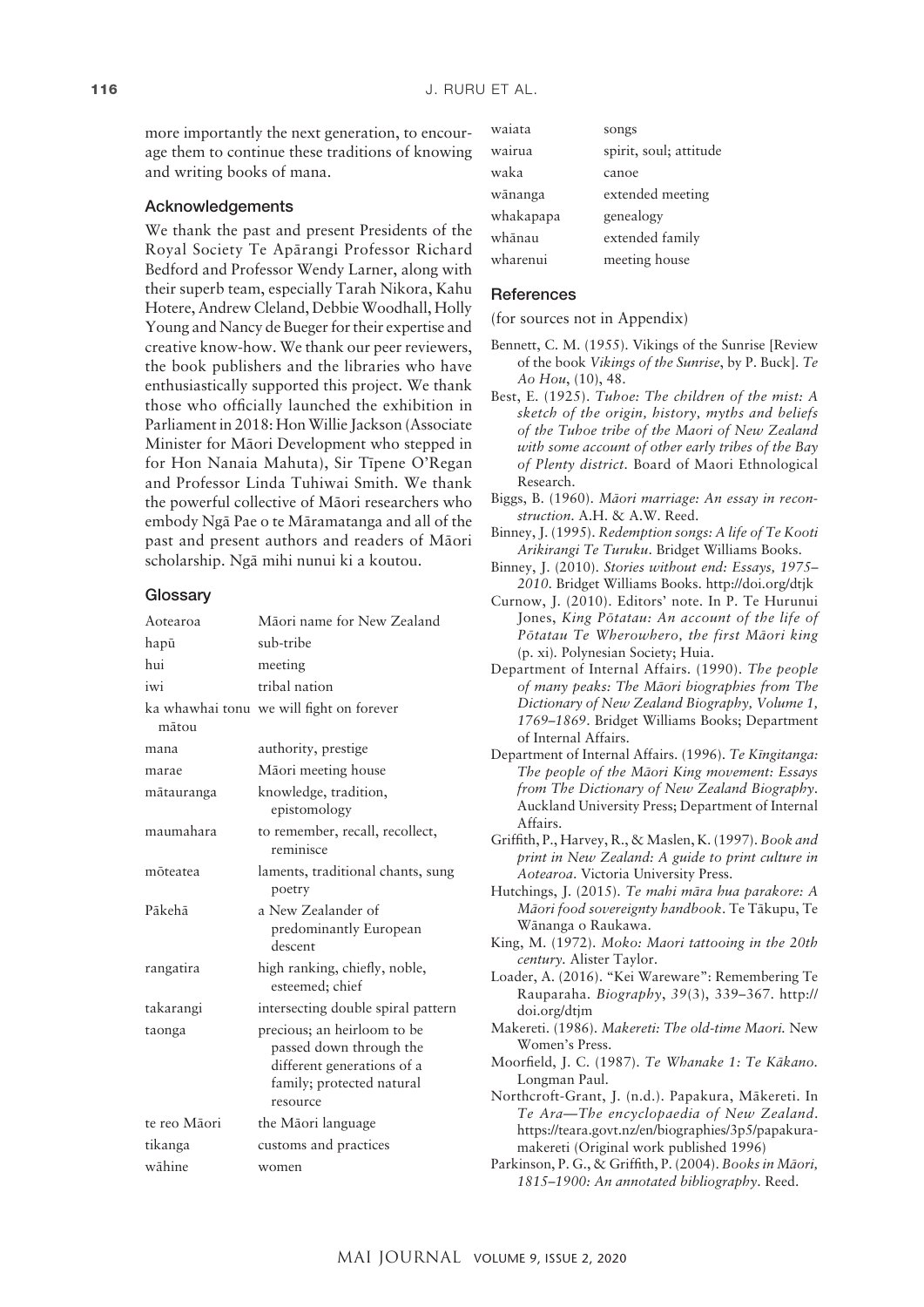- Phillipps, W. J. (1948). Mäori spirals. *Journal of the Polynesian Society*, *57*(1), 30–40.
- Ruru, J. (Ed.). (2008). *"In good faith": Symposium proceedings marking the 20th anniversary of the* Lands *case.* New Zealand Law Foundation; University of Otago.
- Salmond, A. (1975). *Hui: A study of Maori ceremonial gatherings*. A.H. and A.W. Reed.
- Salmond, A. (2018, April 5). *Science of nature without culture.* Royal Society Te Apärangi. [https://](https://www.royalsociety.org.nz/news/science-of-nature-without-culture/) [www.royalsociety.org.nz/news/science-of](https://www.royalsociety.org.nz/news/science-of-nature-without-culture/)[nature-without-culture/](https://www.royalsociety.org.nz/news/science-of-nature-without-culture/)
- Sorrenson, M. P. K. (n.d.-a). Buck, Peter Henry. In *Te Ara—The encyclopaedia of New Zealand*. [https://](https://teara.govt.nz/en/biographies/3b54/buck-peter-henry) [teara.govt.nz/en/biographies/3b54/buck-peter](https://teara.govt.nz/en/biographies/3b54/buck-peter-henry)[henry](https://teara.govt.nz/en/biographies/3b54/buck-peter-henry) (Original work published 1996, updated 2002)
- Sorrenson, M. P. K. (n.d.-b). Ngata, Apirana Turupa. In *Te Ara—The encyclopaedia of New Zealand*. [https://teara.govt.nz/en/biographies/3n5/ngata](https://teara.govt.nz/en/biographies/3n5/ngata-apirana-turupa)[apirana-turupa](https://teara.govt.nz/en/biographies/3n5/ngata-apirana-turupa) (Original work published 1996)

# Appendix: The Te Takarangi list (1815–2017)

- 1. Kendall, T. *A Korao [körero] no New Zealand; or the New Zealander's first book; being an attempt to compose some lessons for the instruction of the natives.* Sydney, Australia: G. Howe, 1815.
- 2. Kendall, T. and S. Lee. *A Grammar and Vocabulary of the Language of New Zealand*. London, UK: Church Missionary Society, 1820.
- 3. Colenso, W. *Ko te Kawenata Hou o to Tatou Ariki te Kai Wakaora a Ihu Karaiti: He Mea WakaMäori i te Reo Kariki; New Testament.* Paihia: He mea ta i te Perehi o nga Mihanere o te Hahi o Ingarani, Paihia Press, 1837.
- 4. Morete, M. "Life of Maria, the Converted Half-Caste", *War Cry*, 1 October 1887.
- 5. Stowell, H. M. *Maori-English Tutor and Vade Mecum*. Christchurch: Whitcombe and Tombs, 1911.
- 6. Whatahoro, H. T. and S. P. Smith. *The Lore of the Whare-Wananga, Volume 1: Te Kauwae-Runga, Or "Things Celestial"; Or Teachings of the Maori College on Religion, Cosmogony, and History*. New Plymouth: Polynesian Society, 1913.
- 7. Ngata, A. T. *Ngä Möteatea: He Maramara Rere nö ngä Waka Maha. The Songs: Scattered Pieces from Many Canoe Areas.* Wellington: Polynesian Society, 1928, 1961, 1980, 1988.
- 8. Pomare, M. and J. Cowan. *Legends of the Maori.*  Wellington: Whitcombe and Tombs/Harry H. Tombs, 1930–1934.
- 9. Buck, P. H. *Vikings of the Sunrise*. Philadelphia, USA: Lippincott, 1938.
- 10. Makereti. *The Old-Time Maori, by Makereti, Sometimes Chieftainess of the Arawa Tribe, Known in New Zealand as Maggie Papakura.*  London, UK: Victor Gollancz, 1938.
- 11. Ngata, A. T. *The Price of Citizenship: Ngarimu V.C*. Wellington: Whitcombe & Tombs, 1943.
- 12. Buck, P. H. *The Coming of the Maori*. Christchurch: Whitcombe and Tombs, 1949.
- 13. Kohere, R. T. *The Story of a Maori Chief: Mokena Kohere and his forbears.* Wellington: A.W & A. H. Reed, 1949.
- 14. Kohere, R. T. *The Autobiography of a Maori.*  Wellington: A. W. & A. H. Reed, 1951.
- 15. Grace, J. Te H. *Tuwharetoa: A History of the Maori People of the Taupo District.* Wellington: A. W. & A. H. Reed, 1959.
- 16. Jones, P. Te H. *King Potatau: An Account of the Life of Potatau Te Wherowhero, the First Mäori King.* Wellington: Polynesian Society, 1959.
- 17. Biggs, B. *Let's Learn Maori: A Guide to the Study of the Maori Language*. Auckland: Reed, 1969.
- 18. Sorrenson, M. P. K. *Maori Origins and Migrations.*  Auckland: Auckland University Press, 1974.
- 19. Kawharu, I. H. *Maori Land Tenure: Studies of a Changing Institution*. Oxford, UK: Oxford University Press, 1977.
- 20. Awatere, D. *Maori Sovereignty*. Auckland: Broadsheet, 1984.
- 21. Anderson, A. *Te Puoho's Last Raid: The March from Golden Bay to Southland in 1836 and Defeat at Tuturau.* Dunedin: Otago Heritage Books, 1986.
- 22. Mead, S. M. *Te Toi Whakairo: The Art of Maori Carving.* Auckland: A.W. & A. H. Reed, 1986.
- 23. Sorrenson, M. P. K. *Na To Hoa Aroha; From Your Dear Friend: The Correspondence between Sir Apirana Ngata and Sir Peter Buck, 1925–50.*  Auckland: Auckland University Press, 1986.
- 24. Roa, T. *Tukua: He Tikanga Mäori.* Auckland: Heinemann, 1987.
- 25. Sissons, J., W. W. Hongi and P. W. Hohepa. *The Püriri Trees Are Laughing: A Political History of Ngä Puhi in the Inland Bay of Islands.* Auckland: Polynesian Society, 1987.
- 26. Mikaere, B. *Te Maiharoa and the Promised Land*. Auckland: Heinemann, 1988.
- 27. Walker, R. *Ka Whawhai Tonu Matou: Struggle Without End*. Auckland: Penguin, 1990.
- 28. Barlow, C. *Tikanga Whakaaro: Key Concepts in Mäori Culture.* Auckland: Oxford University Press, 1991.
- 29. Te Awekotuku, N. *Mana Wahine Maori: Selected Writings on Maori Women's Art, Culture and Politics.* Auckland: New Women's Press, 1991.
- 30. Pötatau, H. *He Hokinga Mahara*. Auckland: Longman Paul, 1991.
- 31. Gardiner, W. *Te Mura o te Ahi: The Story of the Maori Battalion.* Auckland: A.W. & A. H. Reed, 1992.
- 32. Reedy, A. (Ed.). *Ngä Körero o Mohi Ruatapu, Tohunga Rongonui o Ngäti Porou: The Writings of Mohi Ruatapu*. Christchurch: Canterbury University Press, 1992.
- 33. Broughton, R. *Ngaa Mahi Whakaari a Tiitokowaru.* Wellington, Victoria University Press, 1993.
- 34. Ngata, H. M., *English-Maori Dictionary.*  Wellington: Learning Media, 1993.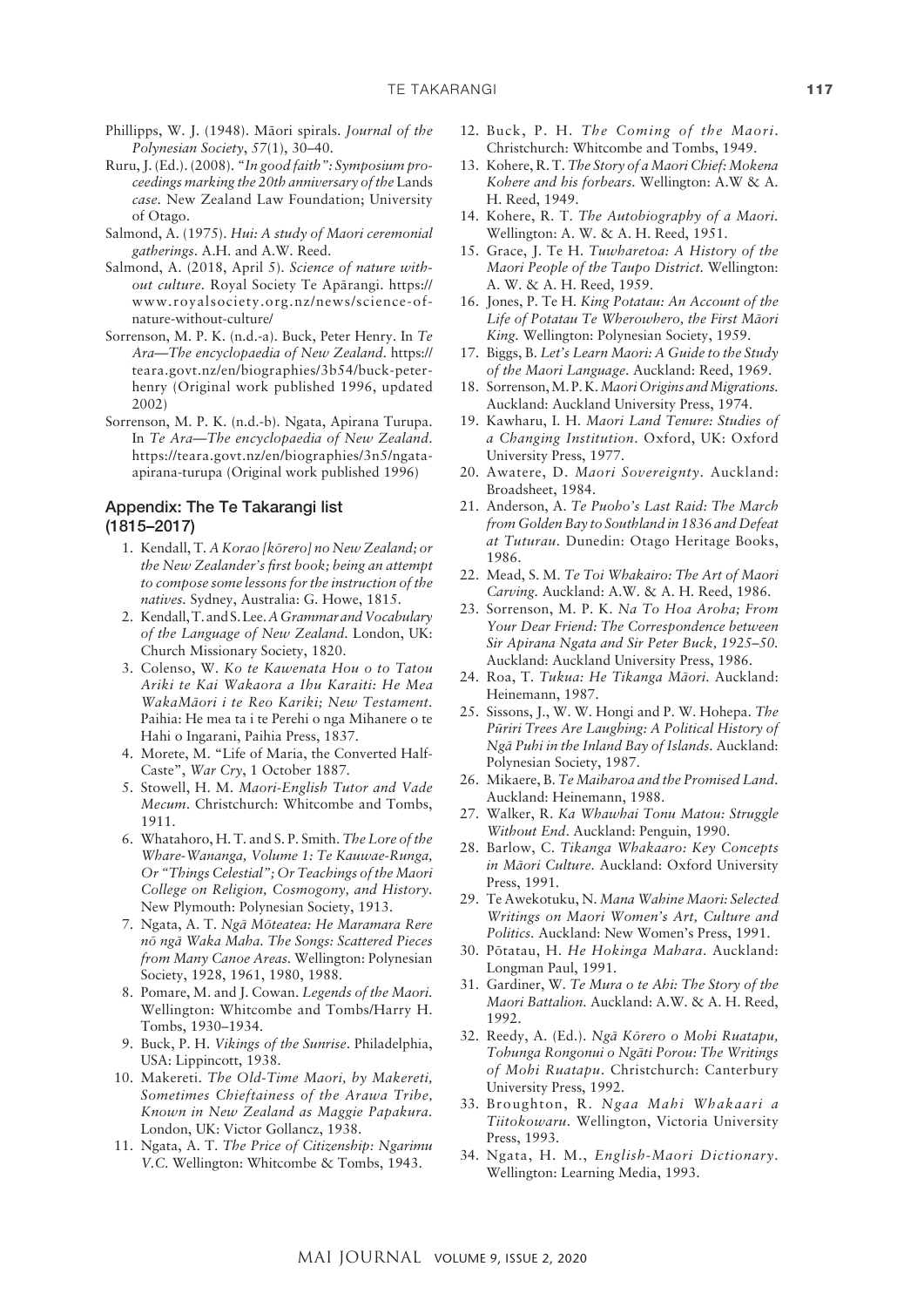- 35. Rei, T*. Mäori Women and the Vote.* Wellington: Huia Publishers, 1993.
- 36. Durie, M. *Whaiora, Maori Health Development.* Auckland: Oxford University Press, 1994.
- 37. Hogan, H. M., R. K. Tama-Ki-Hikurangi and W. C. Cotton. *Renata's Journey: Ko te Haerenga o Renata*. Christchurch: Canterbury University Press, 1994.
- 38. Royal, Te A. C. *Käti au i Könei: He Kohikohinga i ngä Waiata a Ngäti Toarangatira, a Ngäti Raukawa.* Wellington: Huia Publishers, 1994.
- 39. Jones, P. Te H. and B. Biggs. *Nga Iwi o Tainui: The Traditional History of the Tainui People; Nga Koorero Tuku Iho a nga Tuupuna.* Auckland: Auckland University Press, 1995.
- 40. Kaa, W. and Te O. Kaa (Eds). *Apirana Turupa Ngata: Äna Tuhinga i te Reo Maori.* Wellington, Victoria University Press, 1996.
- 41. Kaa, W. and Te O. Kaa (Eds). *Mohi Turei: Äna Tuhinga i Roto i te Reo Maori*. Wellington, Victoria University Press, 1996.
- 42. Walker, R. *Ngä Pepa a Ranginui, The Walker Papers.* Auckland: Penguin Books, 1996.
- 43. Mead, S. M. *Landmarks, Bridges and Visions: Aspects of Maori Culture.* Wellington: Victoria University Press, 1997.
- 44. Anderson, A*. The Welcome of Strangers: An Ethnohistory of Southern Maori 1650–1850.*  Dunedin: University of Otago Press, 1998.
- 45. Durie, M. *Te Mana, Te Käwanatanga: The Politics of Mäori Self-Determination.* Auckland: Oxford University Press, 1998.
- 46. Bishop, R. and T. Glynn. *Culture Counts: Changing Power Relations in Education.* Palmerston North: Dunmore Press, 1999.
- 47. Halbert, R. *Horouta: The History of the Horouta Canoe, Gisborne and East Coast.* Auckland: A.W. & A. H. Reed, 1999.
- 48. Smith, L. T. *Decolonizing Methodologies. Research and Indigenous Peoples* London, UK: Zed Books, 1999 (and Otago University Press).
- 49. Tapsell, P. *Pukaki: A Comet Returns.* Auckland: A.W. & A. H. Reed, 2000.
- 50. Türoa, T. *Te Takoto o te Whenua o Hauraki: Hauraki Landmarks.* Auckland: A.W. & A. H. Reed, 2000.
- 51. Durie, M. *Mauri Ora: The Dynamics of Mäori Health.* Auckland: Oxford University Press, 2001.
- 52. Mead, S. M. and Grove, N. *Ngä Pëpeha a ngä Tïpuna: The Sayings of the Ancestors.* Wellington: Victoria University Press, 2001.
- 53. O'Regan, H. *Ko Tahu, Ko Au: Käi Tahu Tribal Identity.* Christchurch: Horomaka Publishing, 2001.
- 54. Simon, J. and L. T. Smith (Eds). *A Civilising Mission? Perceptions and Representations of the New Zealand Native Schools System.* Auckland: Auckland University Press, 2001.
- 55. Walker, R. *He Tipua: The Life and Times of Sir Äpirana Ngata.* Auckland: Viking, 2001.
- 56. Kawharu, M. (Ed.). *Whenua: Managing Our Resources.* Auckland: A.W & A.H. Reed, 2002.
- 57. Smith, H. (Ed.). *Taiäwhio: Conversations with Contemporary Mäori Artists.* Wellington: Te Papa Press, 2002.
- 58. Urlich Cloher, D. and M. Penfold. *The Tribes of Muriwhenua: Their Origins and Stories.*  Auckland: Auckland University Press, 2002.
- 59. Curnow, J., N. K. Hopa and J. McRae (Eds). *Rere Atu, Taku Manu! Discovering History, Language & Politics in the Mäori-Language Newspapers*. Auckland: Auckland University Press, 2002.
- 60. Diamond, P. *A Fire in Your Belly: Mäori Leaders Speak.* Wellington: Huia Publishers, 2003.
- 61. Durie, M. *Ngä Kähui Pou: Launching Mäori Futures.* Wellington: Huia Publishers, 2003.
- 62. Matiu, M. and M. Mutu. *Te Whänau Moana: Ngä Kaupapa Me Ngä Tikanga; The Customs and Protocols.* Auckland: Reed Books, 2003.
- 63. Mead, H. M. *Tikanga Mäori: Living by Maori Values.* Wellington: Huia Publishers, 2003.
- 64. Royal, Te A. C. (Ed.). *The Woven Universe: Selected Writings of Rev. Mäori Marsden.* Otaki: Estate of Rev. Mäori Marsden, 2003.
- 65. Tau, Te M. *Ngä Pikitüroa o Ngäi Tahu: The Oral Traditions of Ngäi Tahu.* Dunedin: University of Otago Press, 2003.
- 66. Urlich Cloher, D. *Hongi Hika: Warrior Chief.* Auckland: Penguin Books, 2003.
- 67. Haami, B. *Pütea Whakairo: Mäori and the Written Word.* Wellington: Huia Publishers, 2004.
- 68. Harris, A. *Hïkoi: Forty Years of Mäori Protest*. Wellington: Huia Publishers, 2004.
- 69. Whaanga, M. *A Carved Cloak for Tahu*. Auckland: Auckland University Press, 2004.
- 70. Barclay, B. *Mana Tuturu: Maori Treasures and Intellectual Property*. Auckland: Auckland University Press, 2005.
- 71. Evans, M. and R. Ngarimu. *The Art of Mäori Weaving: The Eternal Thread; Te Aho Mutunga Kore.* Wellington: Huia Publishers, 2005.
- 72. Maaka, R. and A. Fleras. *The Politics of Indigeneity: Challenging the State in Canada and Aotearoa New Zealand.* Dunedin: Otago University Press, 2005.
- 73. Sole, T. *Ngäti Ruanui: A History.* Wellington: Huia Publishers, 2005.
- 74. Mulholland, M. (Ed.) *State of the Mäori Nation: Twenty-first-century issues in Aotearoa*. Auckland: Reed Books, 2006.
- 75. Te Awekotuku, N, L.W. Nikora, M. R. Rua, R. Karapu and B. Nunes. *Mau Moko. The World of Mäori Tattoo.* Auckland: Penguin Books, 2007.
- 76. Bargh, M. (Ed.). *Resistance: An Indigenous Response to Neoliberalism.* Wellington: Huia Publishers, 2007.
- 77. Brown, D. and N. Ellis (Eds). *Te Puna: Mäori Art from Te Tai Tokerau/Northland.* Auckland: Reed Books, 2007.
- 78. Charters, C. and A. Erueti (Eds). *Mäori Property in the Foreshore and Seabed: The Last Frontier.*  Wellington: Victoria University Press, 2007.
- 79. Diamond, P. *Makereti: Taking Mäori to the World.* Auckland: Random House, 2007.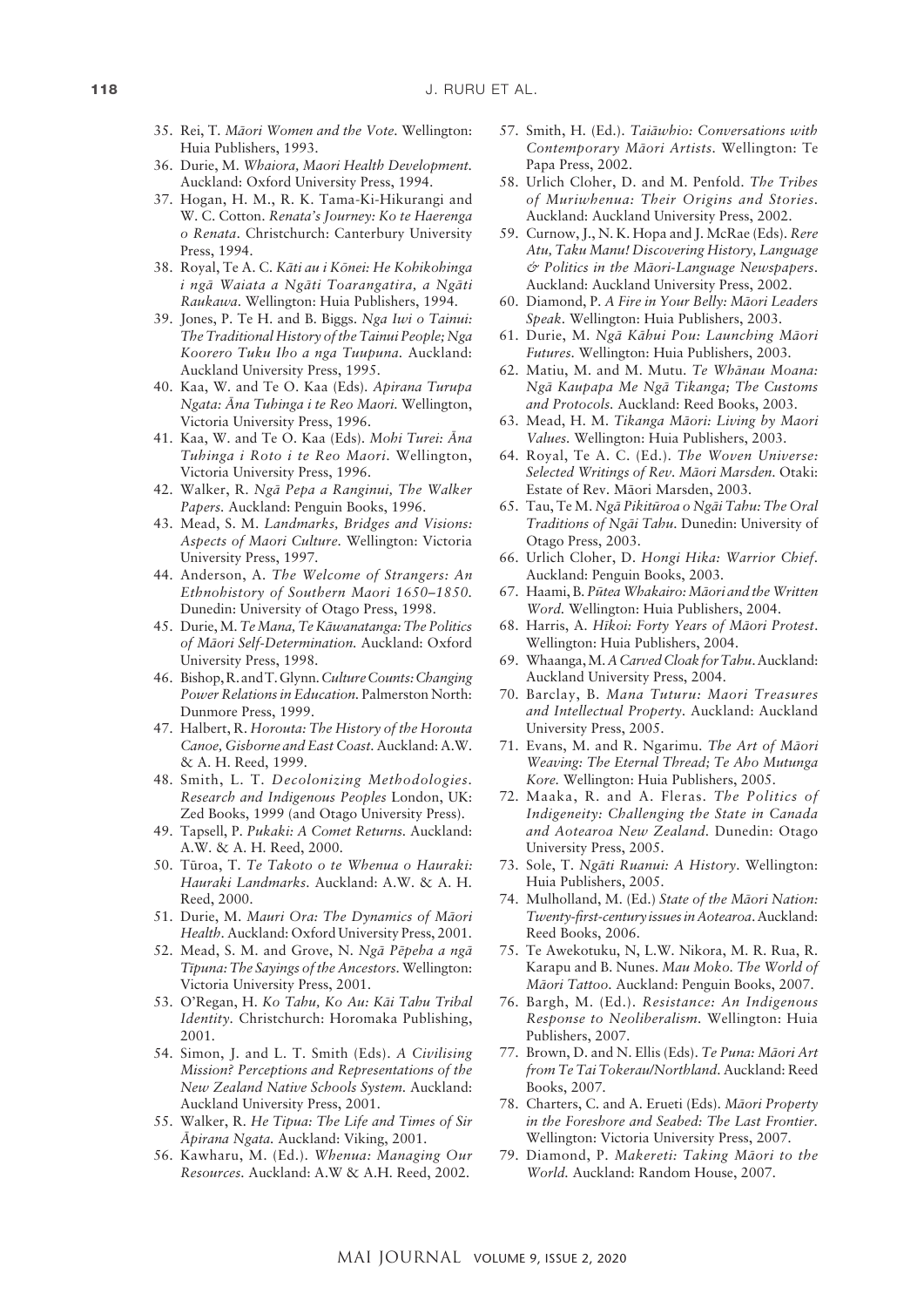- 80. Hutchings, J. and C. Aspin (Eds). *Sexuality and the Stories of Indigenous People*. Wellington: Huia Publishers, 2007.
- 81. O'Sullivan, D. *Beyond Biculturalism: The Politics of an Indigenous Minority.* Wellington: Huia Publishers, 2007.
- 82. Walker, R. *Öpötiki-Mai-Tawhiti: Capital of Whakatöhea.* Auckland: Penguin Books, 2007.
- 83. Anderson, A. and T. M. Tau (Eds). *Ngäi Tahu: A Migration Story.* Wellington: Bridget William Books, 2008.
- 84. Keenan, D. (Ed.) *Terror in Our Midst? Searching for Terror in Aotearoa New Zealand.* Wellington: Huia Publishers, 2008.
- 85. Mäori Language Commission. *He Pätaka Kupu: Te Kai a te Rangatira.* Wellington: Raupo, 2008.
- 86. Soutar, M. *Nga Tama Toa: The Price of Citizenship*. Auckland: David Bateman, 2008.
- 87. Walker, R. *Tohunga Whakairo: Paki Harrison.*  Auckland: Penguin Books, 2008.
- 88. Brown, D. *Mäori Architecture: From Fale to Wharenui and Beyond.* Auckland: Raupo, 2009.
- 89. Charters, C. and R. Stavenhagen (Eds). *Making the Declaration Work: The United Nations Declaration on the Rights of Indigenous Peoples.*  Copenhagen, Denmark: IWGIA, 2009.
- 90. Mulholland, M. *Beneath the Mäori Moon. An Illustrated History of Mäori Rugby.* Wellington: Huia Publishers, 2009.
- 91. Wanhalla, A. *In/visible Sight: The Mixed-Descent Families of Southern New Zealand*. Wellington: Bridget Williams Books, 2009.
- 92. Bargh, M. (Ed.) *Mäori and Parliament: Diverse Strategies and Compromises.* Wellington: Huia Publishers, 2010.
- 93. Hokowhitu, B., N. Kermoal, C. Andersen, A. Petersen, M. Reilly, I. Altamirano-Jiménez and P. Rewi (Eds). *Indigenous Identity and Resistance. Researching the Diversity of Knowledge.* Dunedin: Otago University Press, 2010.
- 94. Miller, R. J., J. Ruru, L. Behrendt and T. Lindberg. *Discovering Indigenous Lands: The Doctrine of Discovery in the English Colonies.* London, UK: Oxford University Press, 2010.
- 95. Mulholland, M. and V. M. H. Tawhai (Eds). *Weeping Waters: The Treaty of Waitangi and Constitutional Change*. Wellington: Huia Publishers, 2010.
- 96. Penetito, W. *What's Mäori about Mäori Education? The Struggle for a Meaningful Context.* Wellington: Victoria University Press, 2010.
- 97. Rewi, P. *Whaikörero: The World of Mäori Oratory.* Auckland: Auckland University Press, 2010.
- 98. Selby, R., P. Moore and M. Mulholland (Eds). *Mäori and the Environment: Kaitiaki.* Wellington: Huia Publishers, 2010.
- 99. Stuart, K. and M. Thompson-Fawcett (Eds). *Täone Tupu Ora: Indigenous Knowledge and Sustainable Urban Design.* Wellington: Steele Roberts, 2010.
- 100. Jones, A. and K. Jenkins, *He Körero: Words Between Us; First Mäori–Päkehä Conversations on Paper.* Wellington: Huia Publishers, 2011.
- 101. McIntosh, T. and M. Mulholland. *Mäori and Social Issues.* Wellington: Huia Publishers, 2011.
- 102. Mikaere, A. *Colonising Myths—Mäori Realities: He Rukuruku Whakaaro.* Wellington: Huia Publishers, 2011.
- 103. Mutu, M. *The State of Mäori Rights.* Wellington: Huia Publishers, 2011.
- 104. Tawhai, V. M. H. and K. Gray-Sharp (Eds). *"Always Speaking": The Treaty of Waitangi and Public Policy.* Wellington: Huia Publishers, 2011.
- 105. Tomlins-Jahnke, H. and M. Mulholland. *Mana Tangata: Politics of Empowerment.* Wellington: Huia Publishers, 2011.
- 106. Winitana, C. *Töku Reo Töku Ohooho.* Wellington: Huia Publishers, 2011.
- 107. Whitinui, P. (Ed.). *Kia Tangi Te Tïtï: Permission to Speak.* Wellington: NZCER Press, 2011.
- 108. Keenan, D. (Ed.). *Huia Histories of Mäori: Ngä Tähuhu Körero*. Wellington: Huia Publishers, 2012.
- 109. Somerville, A. *Once Were Pacific: Mäori Connections with Oceania*. Minneapolis, USA: University of Minnesota Press, 2012.
- 110. Benton, R., A. Frame and P. Meredith (Eds). *Te Mätäpunenga: A Compendium of References to the Concepts and Institutions of Mäori Customary Law.* Wellington: Victoria University Press, 2013.
- 111. Hokowhitu, B. and V. Devadas (Eds). *The Fourth Eye: Mäori Media in Aotearoa New Zealand*. Minneapolis, USA: University of Minnesota Press, 2013.
- 112. Kätene, S. and M. Mulholland (Eds). *Future Challenges for Mäori: He Körero Anamata.*  Wellington: Huia Publishers, 2013.
- 113. Stephens, M. and M. Boyce (Eds). *He Papakupu Reo Ture: A Dictionary of Mäori Legal Terms.*  Wellington: LexisNexis NZ, 2013.
- 114. Täwhai, W. *Living by the Moon: Te Maramataka a Te Whacnau-ä-Apanui*. Wellington: Huia Publishers, 2013.
- 115. Wanhalla, A. *Matters of the Heart: A History of Interracial Marriage in New Zealand.* Auckland: Auckland University Press, 2013.
- 116. Whitinui, P., M. Glover and D. Hikuroa (Eds). *Ara Mai he Tëtëkura. Visioning our Futures; New and Emerging Pathways of Mäori Academic Leadership*. Dunedin: Otago University Press, 2013.
- 117. Anderson, A., J. Binney and A. Harris. *Tangata Whenua: An Illustrated History.* Wellington: Bridget Williams Books, 2014.
- 118. Kawharu, M. (Ed.). *Maranga Mai! Te Reo and Marae in Crisis?* Auckland: Auckland University Press, 2014.
- 119. O'Regan, T. *New Myths and Old Politics: The Waitangi Tribunal and the Challenge of Tradition.* Wellington: Bridget Williams Books, 2014.
- 120. Sadler, H. *Ko Tautoro Te Pito o Töku Ao: A Ngäpuhi Narrative.* Auckland: Auckland University Press, 2014.